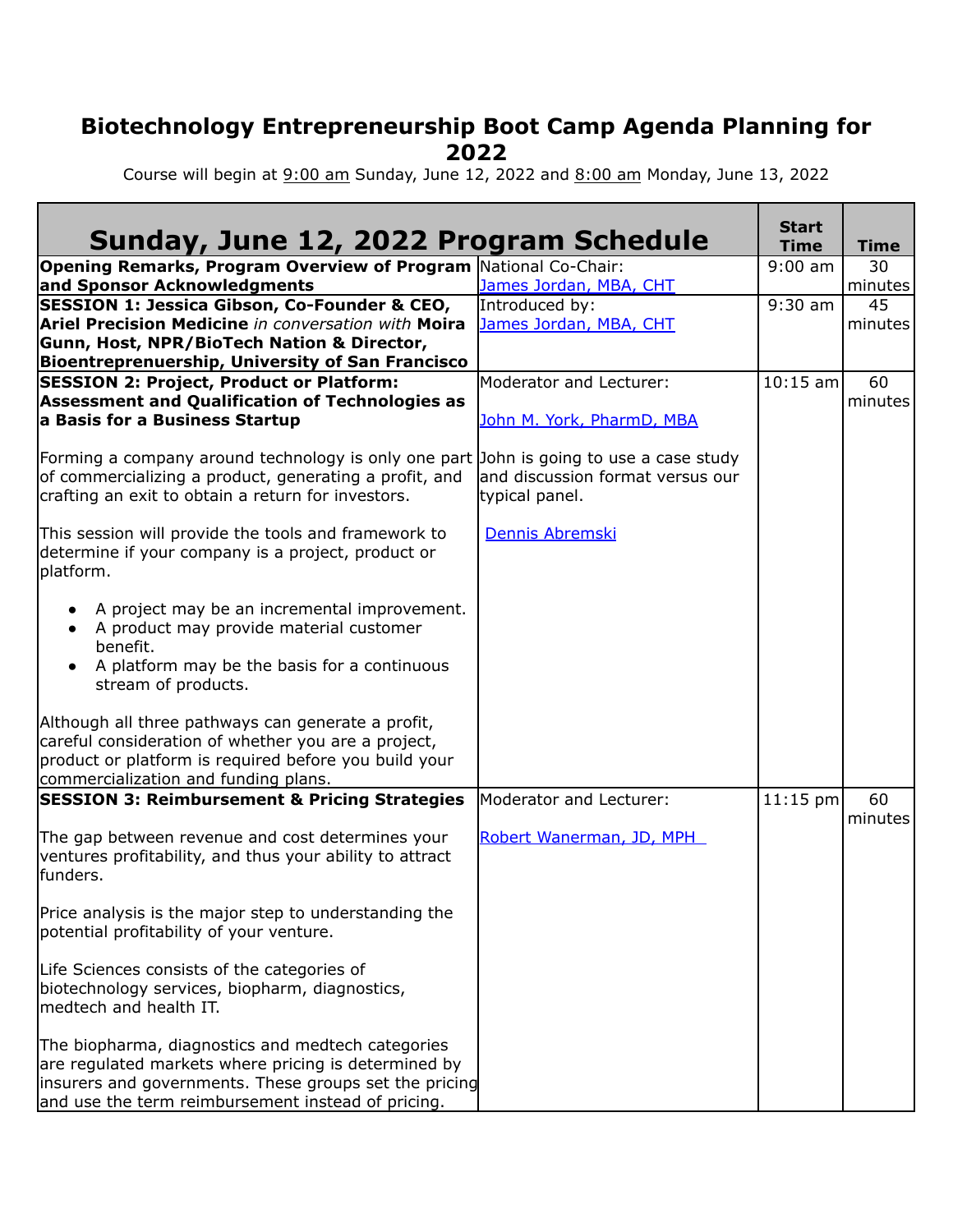| This session addresses the fundamentals of regulated<br>pricing/reimbursement. Using the biopharma segment<br>as an example students will obtain an understanding of<br>how this system works.                                                                                                                                                                                                                                                                            |                                             |            |               |
|---------------------------------------------------------------------------------------------------------------------------------------------------------------------------------------------------------------------------------------------------------------------------------------------------------------------------------------------------------------------------------------------------------------------------------------------------------------------------|---------------------------------------------|------------|---------------|
| Break-out for panel discussion followed by group recommendations                                                                                                                                                                                                                                                                                                                                                                                                          |                                             | $12:15$ am | 15<br>minutes |
| Lunch                                                                                                                                                                                                                                                                                                                                                                                                                                                                     |                                             | $12:15$ pm | 60<br>minutes |
| <b>SESSION 4: What Every Investigator Must Know</b><br>about IP in Biotechnology Startups                                                                                                                                                                                                                                                                                                                                                                                 | Moderator and Lecturer:                     | $1:15$ pm  | 60<br>minutes |
| Investors fund unfair advantages. An unfair advantage<br>is a combination of unique personnel, proprietary<br>relationships, know-how, assets and IP that are<br>delivered in a not easily replicated, repeatable and<br>scalable business model.                                                                                                                                                                                                                         | Stephen M. Sammut, DBA                      |            |               |
| Intellectual property (IP) is one of the strongest unfair<br>advantages.                                                                                                                                                                                                                                                                                                                                                                                                  |                                             |            |               |
| The goal of the session is to provide information on the<br>concepts, patent office processes and implications of<br>certain decisions.                                                                                                                                                                                                                                                                                                                                   |                                             |            |               |
| <b>SESSION 5: Regulatory Planning for the U.S. &amp;</b><br><b>Global Market - Implications for Strategy and</b><br>Financing                                                                                                                                                                                                                                                                                                                                             | Moderator and Lecturer:<br>David T. Lin PhD | 2:15       | 60<br>minutes |
| In regulated markets, FDA approval is needed to obtain<br>a license to sell, and may define the positioning of your<br>product. Obtaining regulatory approval is one of the<br>most costly activities of a life sciences startup.                                                                                                                                                                                                                                         |                                             |            |               |
| This session provides the specific insight into planning<br>for U.S. and global regulations and clinical trials. What<br>are the considerations and the challenges that startups<br>might encounter?                                                                                                                                                                                                                                                                      |                                             |            |               |
| <b>Break</b>                                                                                                                                                                                                                                                                                                                                                                                                                                                              |                                             | $3:15$ pm  | 15<br>minutes |
| <b>SESSION 6: The R&amp;D - Marketing Interface</b>                                                                                                                                                                                                                                                                                                                                                                                                                       | Moderator and Lecturer:                     | $3:30$ pm  | 60            |
| The goal of drug development is commercial and<br>investor success. By expanding upon a strategic<br>development tool based upon FDA Guidance called the<br>target product profile (TPP), alignment of R&D,<br>reimbursement, pricing, regulatory, label claim, IP,<br>marketing, and sales strategies are aided. The TPP<br>ensures product strategy and commercialization plan<br>details do not disconnect. This tool is applicable to all<br>llife science verticals. | Thanigavelan Jambulingam, PhD               |            | minutes       |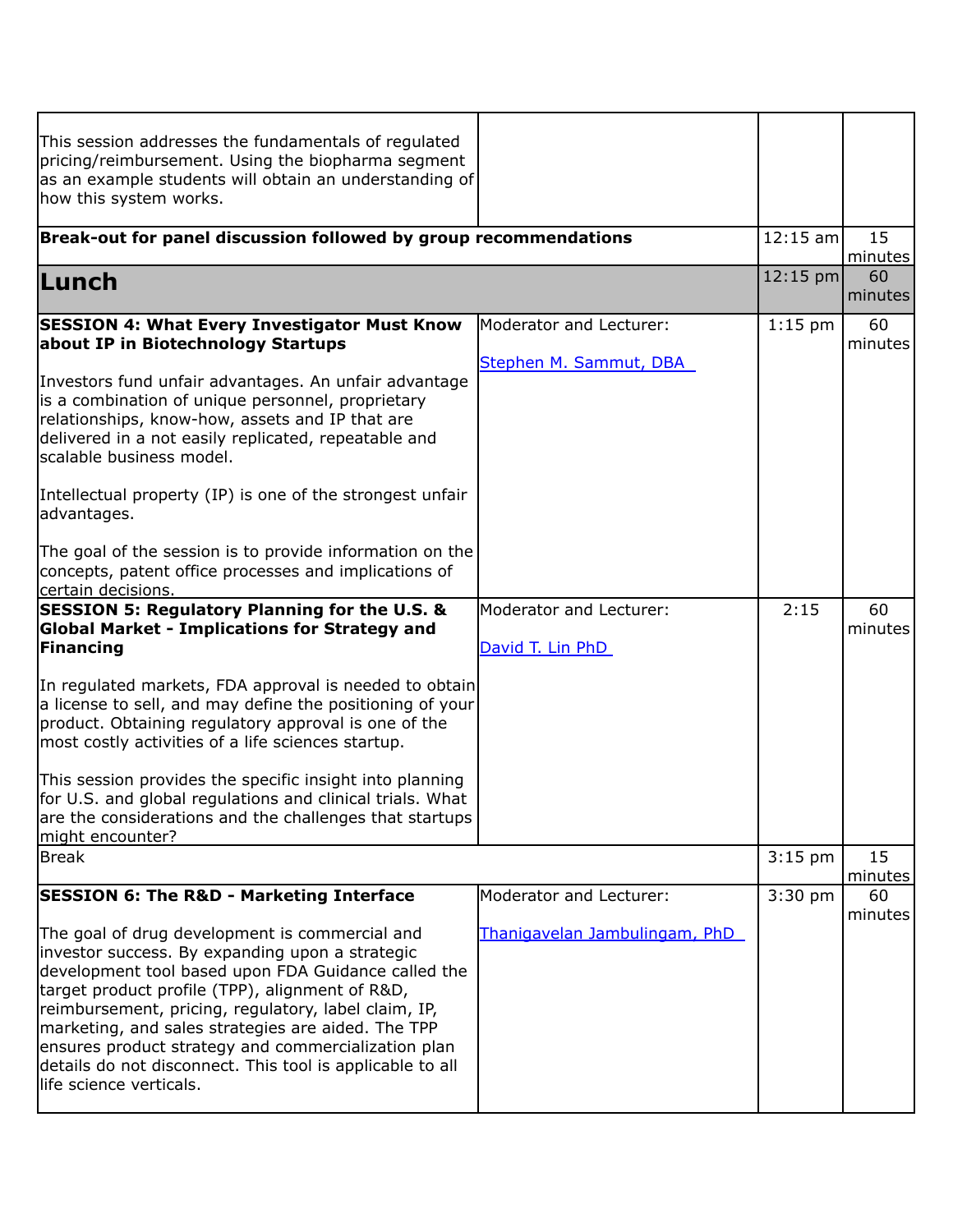| This session provides the format and walks the student                                                                                                                                                                                                                                                                                                                                                                                                                                                                                                                                                                                                                                                                         |                                                                                                                                  |           |               |
|--------------------------------------------------------------------------------------------------------------------------------------------------------------------------------------------------------------------------------------------------------------------------------------------------------------------------------------------------------------------------------------------------------------------------------------------------------------------------------------------------------------------------------------------------------------------------------------------------------------------------------------------------------------------------------------------------------------------------------|----------------------------------------------------------------------------------------------------------------------------------|-----------|---------------|
| how to prepare one for their firm.<br><b>SESSION 7: Is your IP is impervious to</b><br>competitive advancement?<br>A patent excludes others from replicating an approach,<br>however that may not equate to an exclusive market<br>position. True exclusivity is creating a competitive<br>position impervious to competitive advancement.<br>This session provides a tool called the Intellectual<br>Property Pyramid™ where startups can run their own<br>exercises to ensure that their patents maximizes their<br>market positioning. What you are trying to understand<br>is the reason the patent exists (the problem it's<br>solving), and then ask yourself if your patent is the<br>only path to achieving that goal. | Moderator and Lecturer:<br>James Jordan, MBA, CHT                                                                                | $4:30$ pm | 30<br>minutes |
| <b>SESSION 8: Building and working with the Board</b><br>Building and working with a board is a key element for<br>success in entrepreneurial companies. Better boards<br>make better companies.<br>This session will cover the best practices and successful<br>principles of a great board and sound corporate<br>governance processes.                                                                                                                                                                                                                                                                                                                                                                                      | Moderator and Lecturer:<br>James Jordan, MBA, CHT                                                                                | $5:00$ pm | 30<br>minutes |
| <b>SESSION 9: Building an Entrepreneurial</b><br><b>Management Team</b><br>Team building in biotechnology companies is the most<br>challenging task for entrepreneurs, and the backbone<br>of venture capitalists' decision to invest or not to<br>linvest.<br>The session provides an exploration of the issues in<br>forming and evolving an entrepreneurial team through<br>the various start-up phases.<br>The panelists represent the perspective of a CEO and a CEO & President<br>venture capitalist who built the management team of a Vivid Genomics<br>local company                                                                                                                                                 | Moderator:<br>Jessica Gibson, MBA<br>Presenters:<br><b>Sam Ellis</b><br>Chairman of the Board<br>JanuaryTx<br>Julie Collens, PhD | 5:30      | 60<br>minutes |
| <b>Faculty Office Happy Hours</b> - this section provides the opportunity of participants to<br>interact and ask questions of the panelists                                                                                                                                                                                                                                                                                                                                                                                                                                                                                                                                                                                    |                                                                                                                                  | 6:30      |               |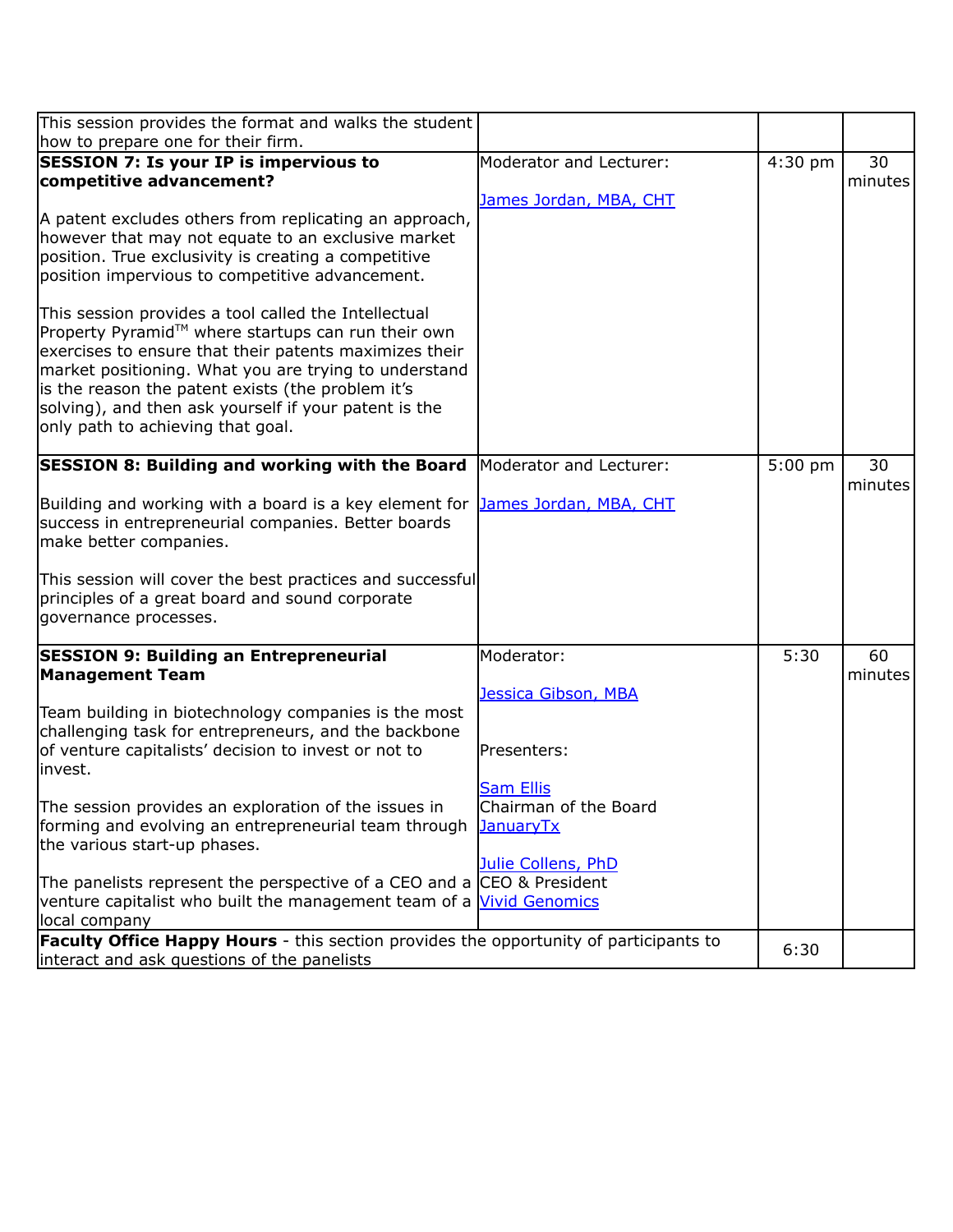| Monday, June 13, 2022 Program Schedule                                                                                                                                                                                                                                                                                                                                                                                                                                                                   |                         | <b>Start</b><br>Time | <b>Time</b>   |
|----------------------------------------------------------------------------------------------------------------------------------------------------------------------------------------------------------------------------------------------------------------------------------------------------------------------------------------------------------------------------------------------------------------------------------------------------------------------------------------------------------|-------------------------|----------------------|---------------|
| <b>SESSION 10: The Business Plan and Pitch in the</b><br><b>Fund-Raising Process</b>                                                                                                                                                                                                                                                                                                                                                                                                                     | Moderator and Lecturer: | $8:00$ am            | 45<br>minutes |
|                                                                                                                                                                                                                                                                                                                                                                                                                                                                                                          | Benjamin Chen, PhD      |                      |               |
| The business plan details your effective growth and<br>market strategies, the soundness of your operational<br>tactics, and understanding of funding needs and<br>timing. Its conclusion should express why you are<br>attractive to investors and how you plan to be<br>sustainable and provide an investor return. An<br>effective business plan drives your business model.                                                                                                                           |                         |                      |               |
| Your investor pitch is the 10-20 slide hook to get<br>investors interest in reading your business plan.                                                                                                                                                                                                                                                                                                                                                                                                  |                         |                      |               |
| Experienced entrepreneurs and their investors openly<br>recognize that within a year of operating, few<br>companies resemble their original business plan.                                                                                                                                                                                                                                                                                                                                               |                         |                      |               |
| However, these documents provide the starting point<br>of a shared vision and evidence that the founding<br>team can reach a consensus in the business and<br>technology and resource planning process to meet<br>critical milestones.                                                                                                                                                                                                                                                                   |                         |                      |               |
| The session provides a framework for developing a<br>pitch to investors/partners, and the essentials of a<br>business plan.                                                                                                                                                                                                                                                                                                                                                                              |                         |                      |               |
| <b>SESSION 11: Accelerating Creditability and</b><br><b>Valuation by Leveraging Partners</b>                                                                                                                                                                                                                                                                                                                                                                                                             | Moderator and Lecturer: | $8:45$ am            | 30<br>minutes |
| The Business Model (which supports the business<br>plan) contains all elements required by a firm to<br>create, deliver, and capture value. In effect, the firm<br>rents" elements of the business model from others.<br>In developing and validating the business model<br>elements, the firm can leverage the resources and<br>channels of partners across the value chain and share<br>the value created and delivered with others. Creative<br>partnering can be used to reduce the risk profile and | James Jordan, MBA, CHT  |                      |               |
| also reduce capital requirements for the firm as it<br>evolves through the commercialization, testing, and<br>go-to market phases.                                                                                                                                                                                                                                                                                                                                                                       |                         |                      |               |
| This session will provide a working model to consider<br>which elements of your business model may be best<br>served with leveraging partners.                                                                                                                                                                                                                                                                                                                                                           |                         |                      |               |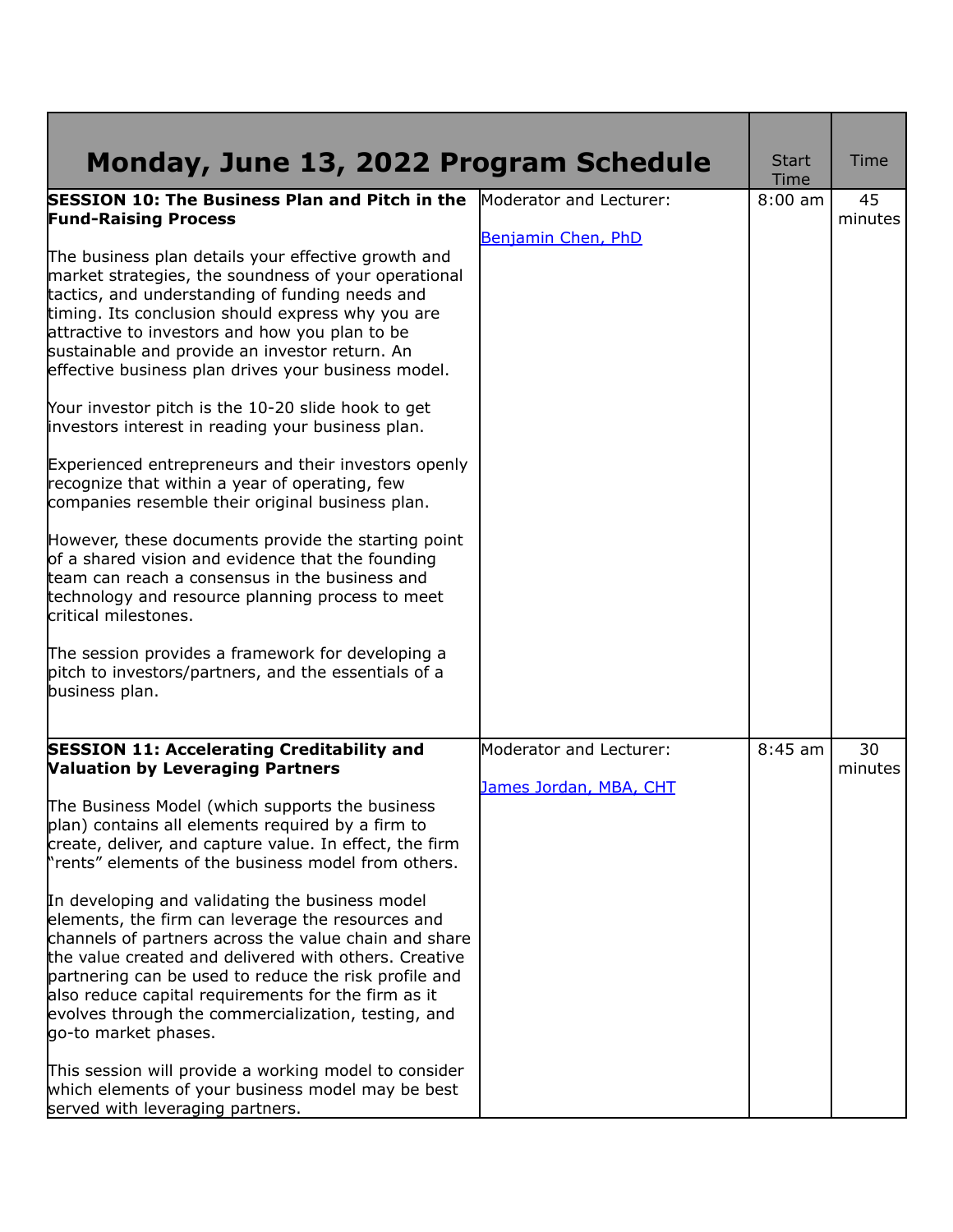| Break-out for case discussion followed by group recommendations                                                                                                                                                                                                                      |                                                                                                                                 | $9:15$ am  | 15            |
|--------------------------------------------------------------------------------------------------------------------------------------------------------------------------------------------------------------------------------------------------------------------------------------|---------------------------------------------------------------------------------------------------------------------------------|------------|---------------|
|                                                                                                                                                                                                                                                                                      |                                                                                                                                 |            | minutes       |
| <b>SESSION 12: Group &amp; Presentations</b>                                                                                                                                                                                                                                         | Moderator:                                                                                                                      | $9:30$ am  | 30<br>minutes |
| Utilizing the worksheet provided, students will discuss<br>and identify the areas where partnerships could either<br>accelerate, de-risk, or deepen domain relationships.<br>Utilizing group discussions, gathering potential<br>partners and introductions.                         | Stephen M. Sammut, DBA                                                                                                          |            |               |
| Two volunteers will take 15 minutes each to discuss<br>their strategies.                                                                                                                                                                                                             |                                                                                                                                 |            |               |
| <b>SESSION 13: Building Your Capitalization</b><br><b>Strategy</b>                                                                                                                                                                                                                   | Moderator:                                                                                                                      | $10:00$ am | 60<br>minutes |
|                                                                                                                                                                                                                                                                                      | Thanigavelan Jambulingam, PhD                                                                                                   |            |               |
| A start-up requires the continuous alignment of<br>customer, investor, and acquirer's objectives and<br>concerns. Investors fund the journey, and a poorly<br>planned and ill-provisioned journey increases the                                                                      | Faculty:<br>Steven M. Ferguson, MBA, CLP                                                                                        |            |               |
| probability of failure.                                                                                                                                                                                                                                                              | David Smith, JD                                                                                                                 |            |               |
| This discussion will center around the customer (who<br>in this case is the investor) so students can                                                                                                                                                                                | James E. Foley, PhD                                                                                                             |            |               |
| understand their needs, timing, and investment<br>criteria.                                                                                                                                                                                                                          | <b>Vivian Lee</b>                                                                                                               |            |               |
|                                                                                                                                                                                                                                                                                      | <b>Richard Lin</b>                                                                                                              |            |               |
| - Non-Dilutive Funding - NIH<br>- Angels<br>- Corporate Venture Capital                                                                                                                                                                                                              | <b>Rupak Doshi, PhD</b>                                                                                                         |            |               |
| - Venture Capital<br>- Corporate Partners                                                                                                                                                                                                                                            |                                                                                                                                 |            |               |
| <b>SESSION 14: Pre-seed/Seed Funding Pitch</b>                                                                                                                                                                                                                                       | Moderator:<br>David Smith, JD                                                                                                   | $11:00$ am | 60<br>minutes |
| The facilitator will give a brief introduction on the                                                                                                                                                                                                                                |                                                                                                                                 |            |               |
| phases of private equity funding.                                                                                                                                                                                                                                                    | Company Presenters:                                                                                                             |            |               |
| In this segment, two companies will present their                                                                                                                                                                                                                                    | <b>Beth Hoffman</b><br>Founder, CEO & President                                                                                 |            |               |
| investor pitch and receive feedback appropriate to<br>their investment phase.                                                                                                                                                                                                        | <b>Origami Therapeutics</b>                                                                                                     |            |               |
| The objective of this session is to witness real-life<br>feedback and understand the expectations of investors <b>Helaplex</b>                                                                                                                                                       | <b>Tia Lyles-Williams</b><br>CEO & President                                                                                    |            |               |
| for each investment phase. Students will also learn to<br>handle objections. For example, if a pre-seed funder is Panel Members:<br>asking you for human data, they either aren't a<br>pre-seed funder, or they are using the objection to<br>avoid investing or providing feedback. | Benjamin Chen, PhD<br><b>Rupak Doshi, PhD</b><br><b>Richard Lin</b><br>Kristina Zakurdaeva, M.D., PhD<br><b>Tory Moore, CFA</b> |            |               |
|                                                                                                                                                                                                                                                                                      |                                                                                                                                 |            |               |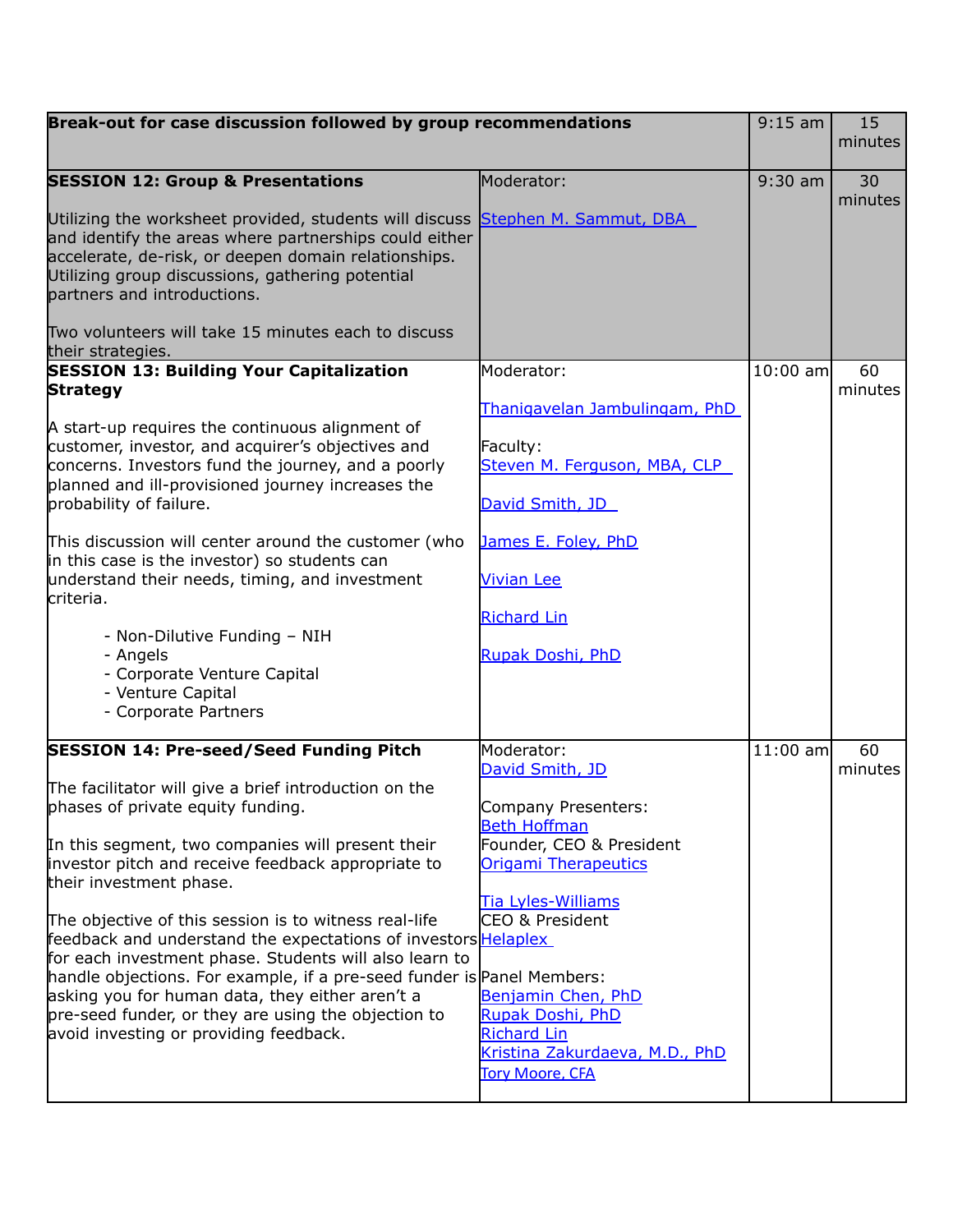| Lunch                                                                                                                                                                                                                                                                                                                                                                                                                                                                                                                                                                                                                           |                                                                                        | 12:00 pm  | 60<br>minutes |
|---------------------------------------------------------------------------------------------------------------------------------------------------------------------------------------------------------------------------------------------------------------------------------------------------------------------------------------------------------------------------------------------------------------------------------------------------------------------------------------------------------------------------------------------------------------------------------------------------------------------------------|----------------------------------------------------------------------------------------|-----------|---------------|
| <b>SESSION 15: Defining your Exit Triggers</b>                                                                                                                                                                                                                                                                                                                                                                                                                                                                                                                                                                                  | Moderator and Lecturer:                                                                | $1:00$ pm | 30            |
| Running out of cash can be caused by a poorly<br>planned and ill-provisioned journey. Startups<br>frequently run out of cash when they mis-plan their<br>exit. This discussion will offer you a tool to aid in your<br>planning.                                                                                                                                                                                                                                                                                                                                                                                                | James Jordan, MBA, CHT                                                                 |           | minutes       |
| <b>SESSION 16: Early-Stage Funding Pitch</b>                                                                                                                                                                                                                                                                                                                                                                                                                                                                                                                                                                                    | Moderator:                                                                             | $1:30$ pm | 60            |
| The facilitator will give a brief introduction on the<br>phases of private equity funding.                                                                                                                                                                                                                                                                                                                                                                                                                                                                                                                                      | Stephen M. Sammut, DBA<br>Presenters:                                                  |           | minutes       |
| In this segment, 1-2 companies will present their<br>investor pitch and receive feedback appropriate to<br>their investment phase.                                                                                                                                                                                                                                                                                                                                                                                                                                                                                              | <b>Mya Thu</b><br>CEO & Co-Founder<br><b>VisiCELL Medical</b>                          |           |               |
| The objective of this session is to witness real-life<br>frie callenger and understand the expectations of investors CEO<br>at the early-stage valuation point. These are<br>frequently aligned with Phase II clinical trial inflection<br>points from an investor perspective. Additionally, the<br>probability of strategic investors and a<br>milestone-based exit are available. This requires a                                                                                                                                                                                                                            | <b>Patrik Schmidle</b><br>Cari Health<br>Panel:<br>James E. Foley, PhD<br>Bo Peng, M.D |           |               |
| pitch that satisfies a broader audience.                                                                                                                                                                                                                                                                                                                                                                                                                                                                                                                                                                                        | <b>Richard Lin</b>                                                                     |           |               |
| Break-out for case discussion followed by group recommendations                                                                                                                                                                                                                                                                                                                                                                                                                                                                                                                                                                 | Kristina Zakurdaeva, M.D., PhD                                                         | $2:30$ pm | 15            |
|                                                                                                                                                                                                                                                                                                                                                                                                                                                                                                                                                                                                                                 |                                                                                        |           | minutes       |
| <b>SESSION 17: Group &amp; Presentations</b><br>Utilizing the feedback given during the two investor                                                                                                                                                                                                                                                                                                                                                                                                                                                                                                                            | Moderator:<br>Stephen M. Sammut, DBA                                                   | $2:45$ pm | 30<br>minutes |
| pitches, students will discuss and identify areas of<br>improvement in their pitches. Two volunteers will take<br>15 minutes each to discuss their strategies.                                                                                                                                                                                                                                                                                                                                                                                                                                                                  | Kristina Zakurdaeva, M.D., PhD                                                         |           |               |
| <b>SESSION 18: Working with the Media: Thoughts</b><br>for Bio-Entrepreneurs                                                                                                                                                                                                                                                                                                                                                                                                                                                                                                                                                    | Moderator and Lecturer:                                                                | $3:15$ pm | 60<br>minutes |
| Media coverage for bioenterprise is important in a<br>number of ways: from raising money, to educating the NPR/BioTech Nation & Director,<br>market, to influencing company/product perception, to Bioentrepreneurship, University of<br>countering negative impressions, and more. While<br>traditionally the sole province of BioIndustry Media<br>and Financial Markets, bioenterprise has entered both<br>Mainstream Media and Social Media. Whether<br>developing a biomedical device, a diagnostic, or a<br>biopharmaceutical, the need for explaining your<br>bioenterprise in everyday terms has becoming<br>essential. | Moira A Gunn, PhD<br>Moira Gunn, Host,<br>San Francisco                                |           |               |